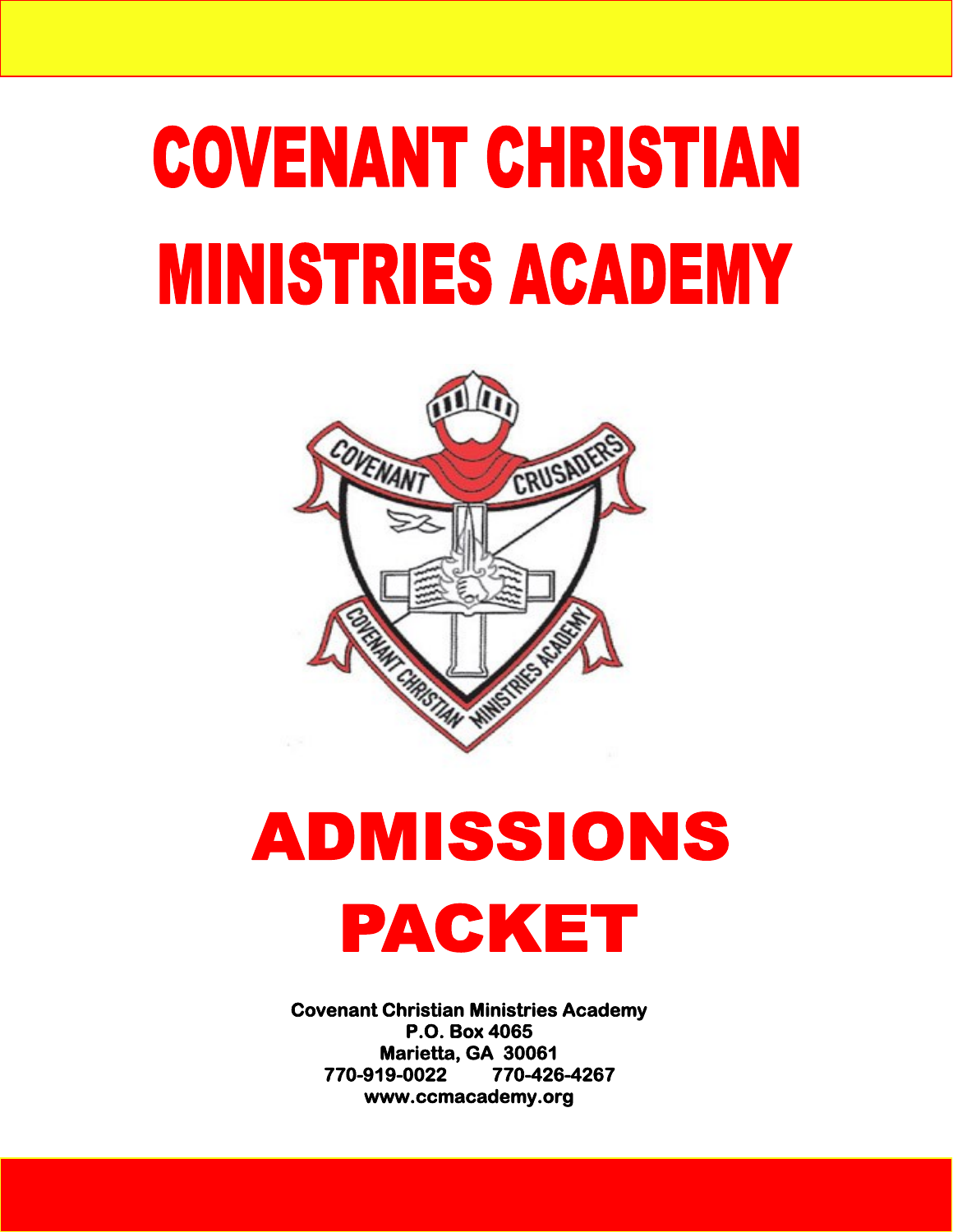

## **COVENANT CHRISTIAN MINISTRIES ACADEMY**

995 Roswell Street, Suite 305, Marietta, GA 30060 Mailing Address: P.O. Box 4065 Marietta, GA 30061

Phone: 770-919-0022 Fax: 770-919-2098

Pastor: Frederick T. Anderson Superintendent: Vanessa Anderson

Greetings!

Welcome to Covenant Christian Ministries Academy, the place where students are educated in an environment where the wisdom of God has preeminence! We look forward to being *laborers together with you* in guiding your child(ren) towards a life of productivity in today's global society. Our prayer is that God's ultimate purpose and plan for your child's life will be realized.

In this packet you will find the following items:

- Student/Parent Handbook
- Enrollment Application
- Administrator/Counselor Recommendation
- English Teacher Recommendation
- Math Teacher Recommendation
- Children's Physical Form
- Pastor's Recommendation
- Authorization to Obtain Confidential Information
- Transcript Release Form
- CCMA brochure
- Uniform vendor brochure
- Sample menu

Please review the handbook and brochures thoroughly. Return the completed application, forms, and required supporting documents to the business office with your registration fee to begin the process. Admissions testing and parent/student testing will be scheduled. The handbook should be brought with you to the interview. Please note that students entering sixth grade and higher must attend the interview. Young children should not be brought to the interview. Anticipate 4 to 6 weeks to complete the entire process. Time may vary based upon receipt of previous school records and all required documentation.

May the Lord continue to order your steps and be the source of your supply as you seek God's best for your famliy.!

In Him,

Covenant Christian Ministries Academy **Administration**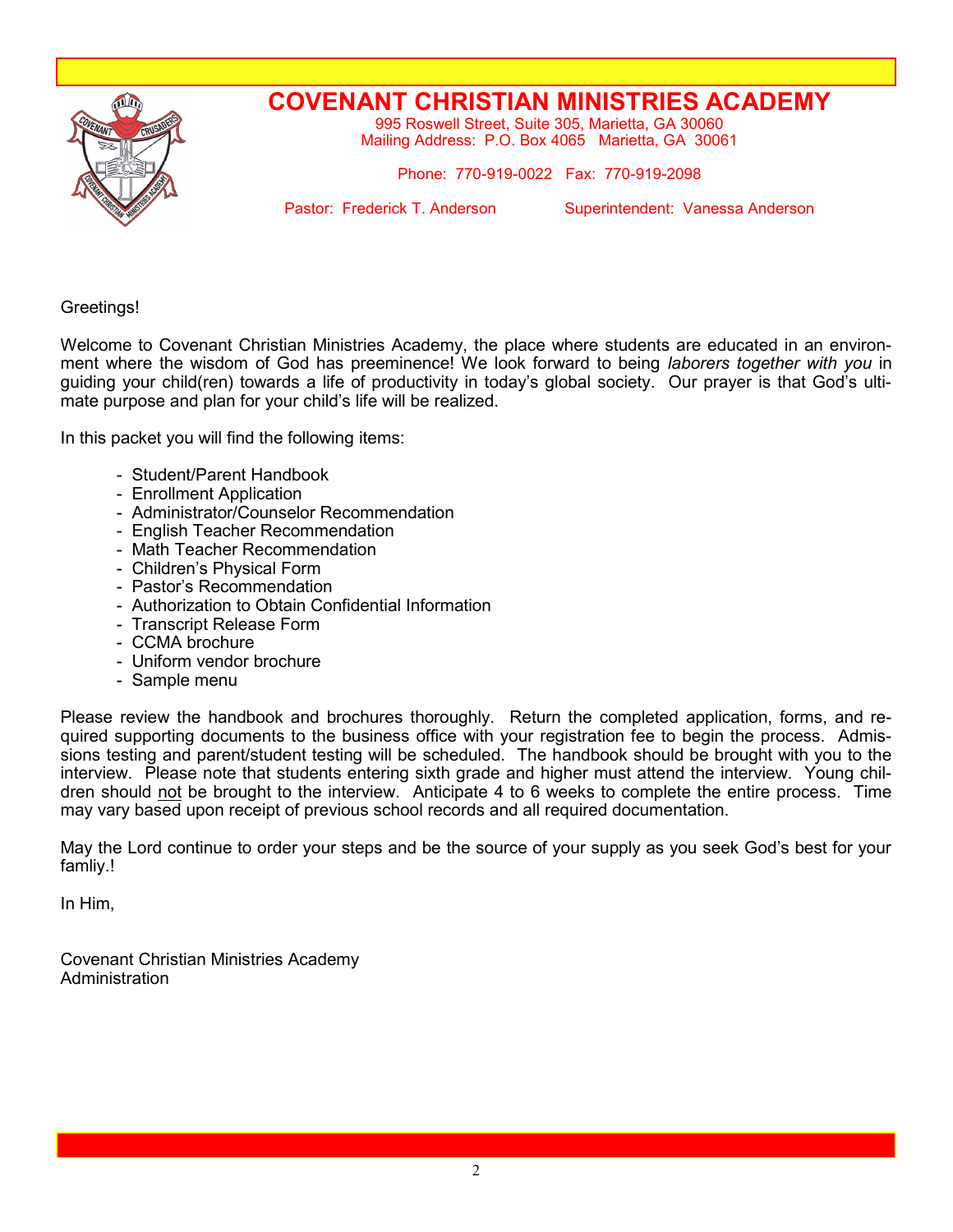|                                                                                                                                                                             | <b>COVENANT CHRISTIAN MINISTRIES ACADEMY</b><br>P. O. Box 4065 * Marietta, GA 30061<br>(770) 919-0022<br><b>Enrollment Application</b> |              |
|-----------------------------------------------------------------------------------------------------------------------------------------------------------------------------|----------------------------------------------------------------------------------------------------------------------------------------|--------------|
| <b>FOR OFFICE USE ONLY</b>                                                                                                                                                  |                                                                                                                                        |              |
| Date Submitted: ________________<br>Student Records: ______________<br>August Tuition: ________________<br><b>Immunization Records:</b><br>Admission Acceptance: __________ | Birth Certificate: <u>______________</u><br>Registration Fee: _____________<br>Sponsorship Fund: ____________<br>Entrance Test:        | <b>PHOTO</b> |
|                                                                                                                                                                             | Student: Last Name: Manner Manner Manner Manner Manner Manner Manner Manner Manner Manner Manner Manner Manner                         |              |
|                                                                                                                                                                             |                                                                                                                                        |              |
|                                                                                                                                                                             |                                                                                                                                        |              |
|                                                                                                                                                                             |                                                                                                                                        |              |
|                                                                                                                                                                             |                                                                                                                                        |              |
|                                                                                                                                                                             |                                                                                                                                        | [ ] Guardian |
|                                                                                                                                                                             |                                                                                                                                        |              |
|                                                                                                                                                                             |                                                                                                                                        |              |
|                                                                                                                                                                             |                                                                                                                                        |              |
|                                                                                                                                                                             |                                                                                                                                        |              |
|                                                                                                                                                                             |                                                                                                                                        |              |
|                                                                                                                                                                             |                                                                                                                                        |              |
|                                                                                                                                                                             |                                                                                                                                        |              |
|                                                                                                                                                                             | Person(s) responsible for handling the financial obligation for this school year if different from above:                              |              |
|                                                                                                                                                                             |                                                                                                                                        |              |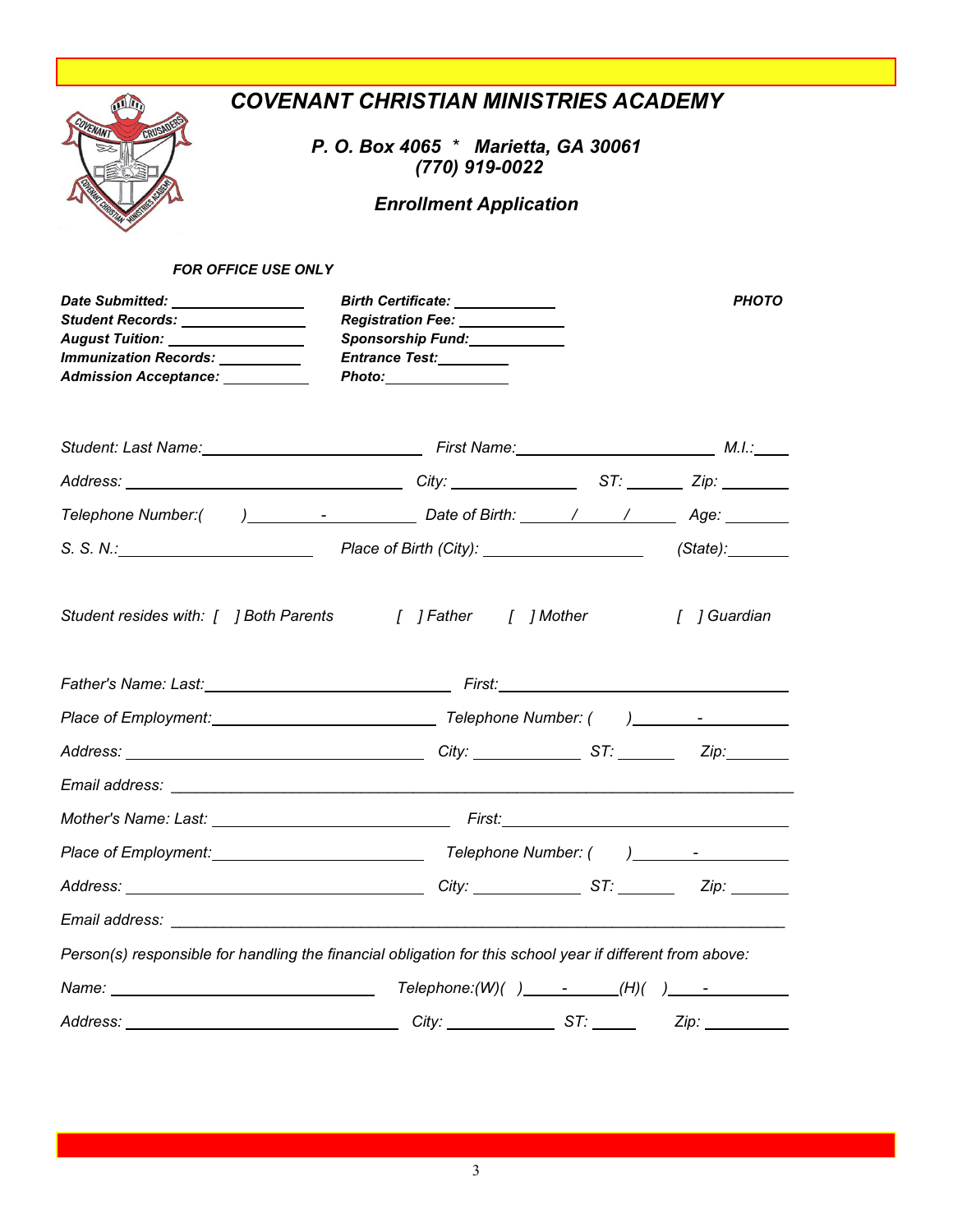*SPIRITUAL HISTORY*

| According to Romans 10:9, has the                                                                                                      |                                       |                                            |
|----------------------------------------------------------------------------------------------------------------------------------------|---------------------------------------|--------------------------------------------|
| Student made a confession of faith in Jesus? [ ] Yes                                                                                   |                                       | ] No                                       |
| Father made a confession of faith in Jesus? [ ] Yes [                                                                                  |                                       | ] No                                       |
| Mother made a confession of faith in Jesus?                                                                                            | [ ] Yes<br>$\Gamma$                   | ] No                                       |
| Has your child ever been exposed to teaching on the baptism of the Holy Ghost, with evidence of speaking in<br>tongues?                | $1$ $7$ Yes<br>[ ]No                  |                                            |
| Has your child received the baptism of the Holy Ghost, with evidence of speaking in tongues according to Acts 2:4 and<br>Acts 19:2, 6? | [ ] Yes   [ ] No                      |                                            |
| Are the parents tithing members of a local church? [ ] [ ] Yes [ ] No                                                                  |                                       |                                            |
|                                                                                                                                        |                                       |                                            |
|                                                                                                                                        | <b>SCHOOL INFORMATION:</b>            |                                            |
| Grade to enter: Previous School Attended: Cambridge Canada Content Content of the Previous Chool Attended:                             |                                       |                                            |
|                                                                                                                                        |                                       |                                            |
| Please check the following if your child has:                                                                                          |                                       |                                            |
| [ ] Exhibited learning disabilities                                                                                                    | [ ] Abused drugs, tobacco or alcohol  |                                            |
| [ ] Been diagnosed as learning disabled                                                                                                | [ ] Been expelled from another school |                                            |
| [ ] Had any permanent physical handicaps                                                                                               |                                       | [ ] Been involved in secular music/dancing |
| [ ] Physical difficulties or is under any medication<br>which we should know about?                                                    | [ ] Been a discipline problem         |                                            |
| Is there any additional information the school needs to be aware of relative to your child's well being or performance?                |                                       |                                            |
| Does your child have any food or other type of allergies? _____ Yes _____                                                              |                                       | No                                         |
|                                                                                                                                        |                                       |                                            |
| Name and grades of other children enrolling/enrolled at CCMA:                                                                          |                                       |                                            |
|                                                                                                                                        |                                       | Grade:                                     |
|                                                                                                                                        |                                       | Grade:                                     |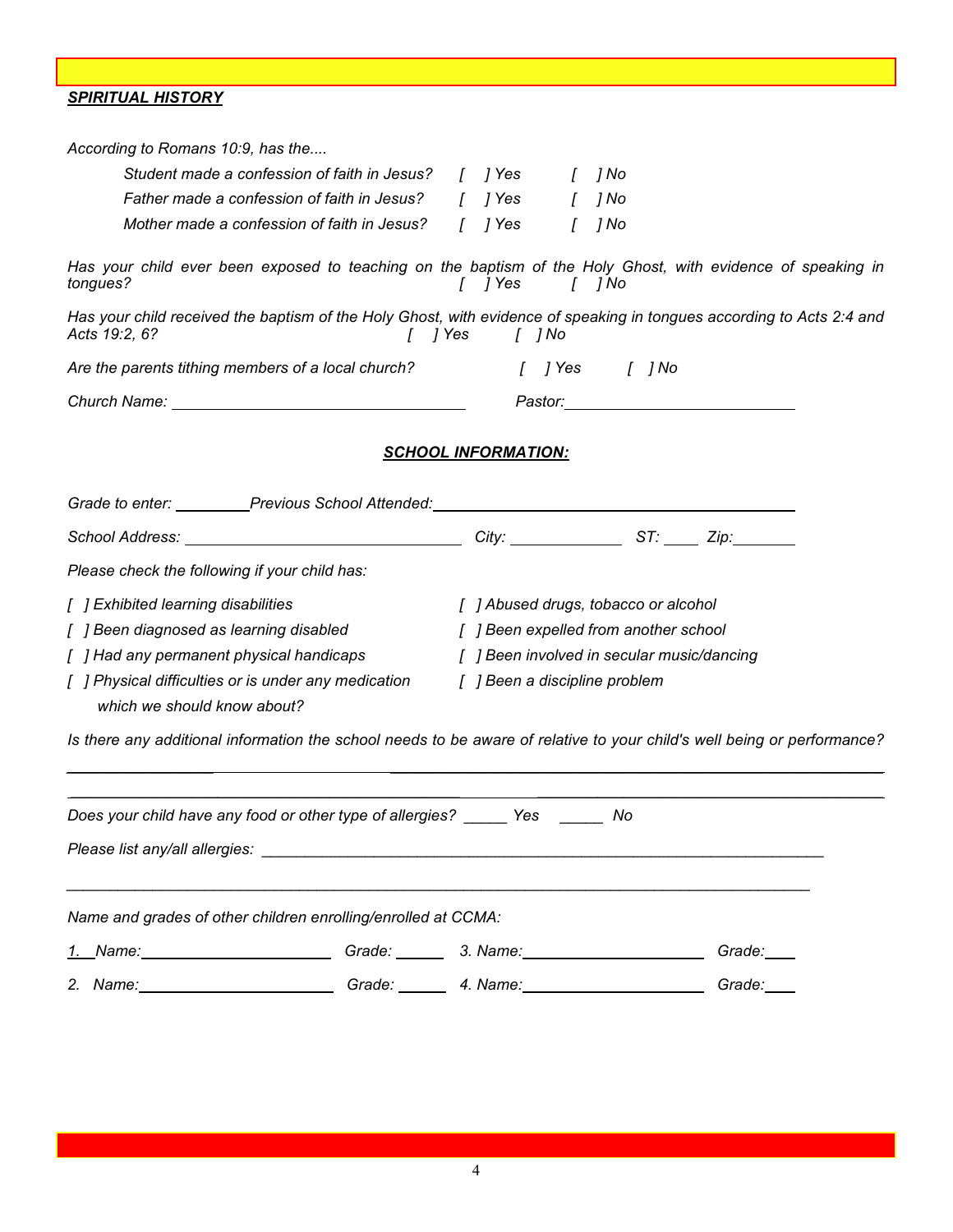#### *EMERGENCY/MEDICAL INFORMATION*

*Should an emergency occur and the parents cannot be reached, please contact the following people (local telephone number only):*

|                                                                                                                                                                                                                                      | Telephone number:(                                                                                                                                                                                                                                                                                                                                                                 |
|--------------------------------------------------------------------------------------------------------------------------------------------------------------------------------------------------------------------------------------|------------------------------------------------------------------------------------------------------------------------------------------------------------------------------------------------------------------------------------------------------------------------------------------------------------------------------------------------------------------------------------|
|                                                                                                                                                                                                                                      | Telephone number:(                                                                                                                                                                                                                                                                                                                                                                 |
|                                                                                                                                                                                                                                      |                                                                                                                                                                                                                                                                                                                                                                                    |
|                                                                                                                                                                                                                                      |                                                                                                                                                                                                                                                                                                                                                                                    |
| Name of Student's Dentist: Name of Student's Dentist: Name of Student's Dentist:                                                                                                                                                     |                                                                                                                                                                                                                                                                                                                                                                                    |
|                                                                                                                                                                                                                                      |                                                                                                                                                                                                                                                                                                                                                                                    |
| ther I nor the family physician can be contacted immediately.                                                                                                                                                                        | I agree that the operator may authorize the physician of his/her choice to provide emergency care in the event that nei-                                                                                                                                                                                                                                                           |
|                                                                                                                                                                                                                                      |                                                                                                                                                                                                                                                                                                                                                                                    |
| will be made for adequate and appropriate rest and outdoor play.                                                                                                                                                                     | I, as the operator, do agree to provide transportation to an appropriate medical resource in the event of emergency<br>situation; other children in the facility will be supervised by a responsible adult. I will not administer any drug or medi-<br>cation without specific instructions from the physician or the child's parent, guardian, or full-time custodian. Provisions |
| Operator Signature: No. 1997 - Alexander School and The Contract of The Contract of The Contract of The Contract of The Contract of The Contract of The Contract of The Contract of The Contract of The Contract of The Contra       |                                                                                                                                                                                                                                                                                                                                                                                    |
| Person(s) authorized by parent to pick-up student from school:                                                                                                                                                                       | <b>AUTHORIZED PICK-UP PERSON(S)</b>                                                                                                                                                                                                                                                                                                                                                |
|                                                                                                                                                                                                                                      | Telephone number:(                                                                                                                                                                                                                                                                                                                                                                 |
|                                                                                                                                                                                                                                      | Telephone number:(                                                                                                                                                                                                                                                                                                                                                                 |
|                                                                                                                                                                                                                                      | Telephone number:(                                                                                                                                                                                                                                                                                                                                                                 |
| Parent's Signature: <u>contract and the set of the set of the set of the set of the set of the set of the set of the set of the set of the set of the set of the set of the set of the set of the set of the set of the set of t</u> |                                                                                                                                                                                                                                                                                                                                                                                    |

*To help us minister effectively to your child, please inform us of any changes to be made on this application during the school year.*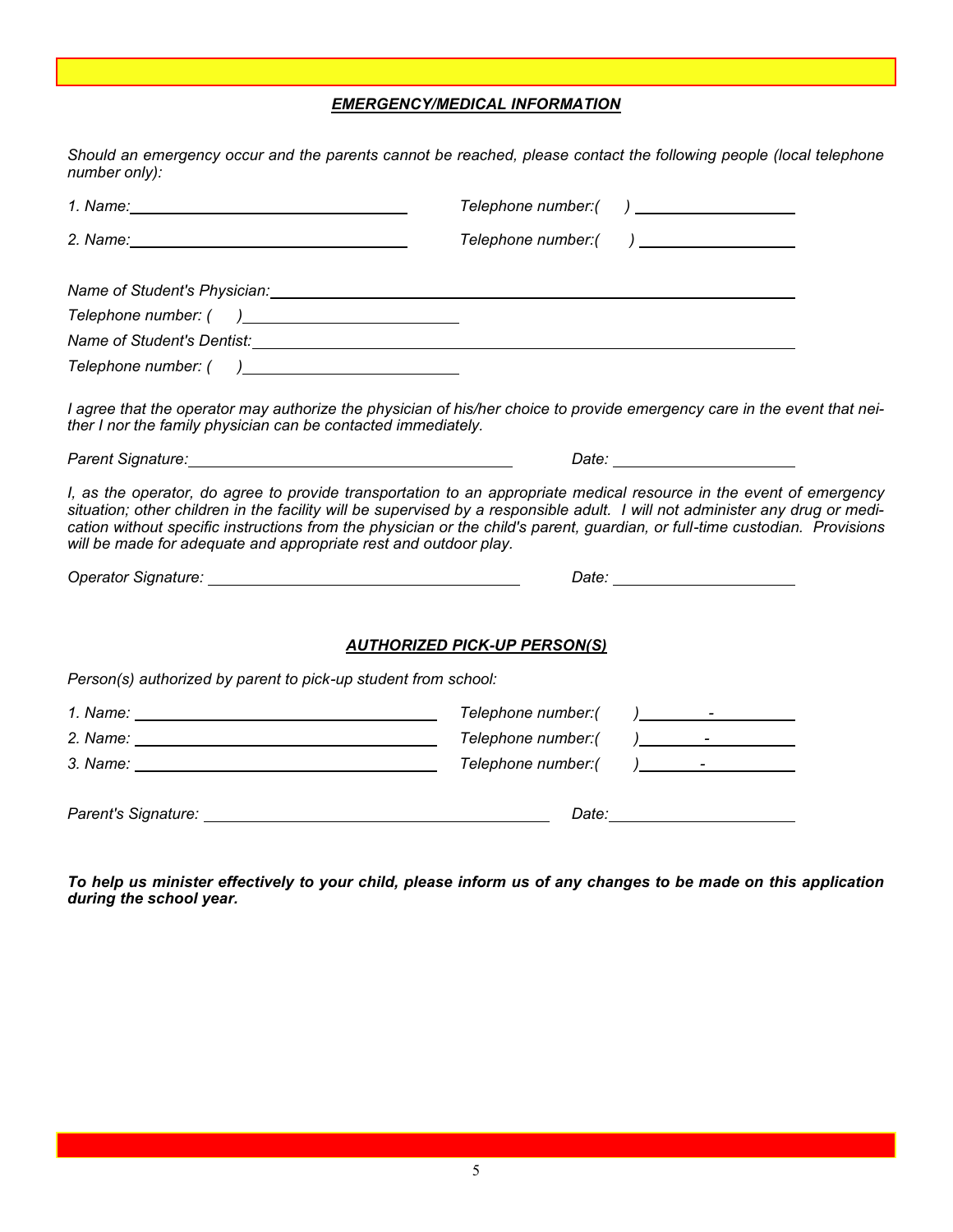*Please read entirely and initial each section*

#### *FINANCIAL INFORMATION*

*Registration Fees:*

*Registration fees reserve the student a place on the class list. Payment of these fees are due when students are enrolled for classes. This fee is non-refundable and non-transferrable. If denied acceptance, 50% of the fee will be refunded.*

*Initial:*

*Tuition:*

*Tuition can be paid in full for the year, for a semester or monthly. Monthly tuition payments are due the first of each month beginning June 1st and ending March 1st. Payments not received by the 3rd of the month will be subject to a 20% late fee per student. All checks should be made payable to Covenant Christian Ministries Academy. Parents are expected to mail or bring tuition payments directly to the office. Students are not to handle tuition payments.* 

*Initial:* 

#### *STUDENT ACCEPTANCE*

*The selection of students will be based upon interviews with the administration and the submission of all fees and forms.*

*Initial:*

#### *IMMUNIZATIONS*

*State laws require that all schools have records of immunization for each student. No student will be accepted or allowed to attend Covenant Christian Ministries Academy until immunization records are complete.*

*Initial:*

#### *NOTICE OF NON-DISCRIMINATORY POLICY*

*Covenant Christian Ministries Academy, as a ministry of Covenant Christian Ministries, admits students of any race, color, national and ethnic origin, to all rights, privileges, programs and activities made available to students at the school. It does not discriminate on the basis of race, color, national and ethnic origin in administration of its education policies, admission policies, scholarships, and other school programs.* 

*Initial:*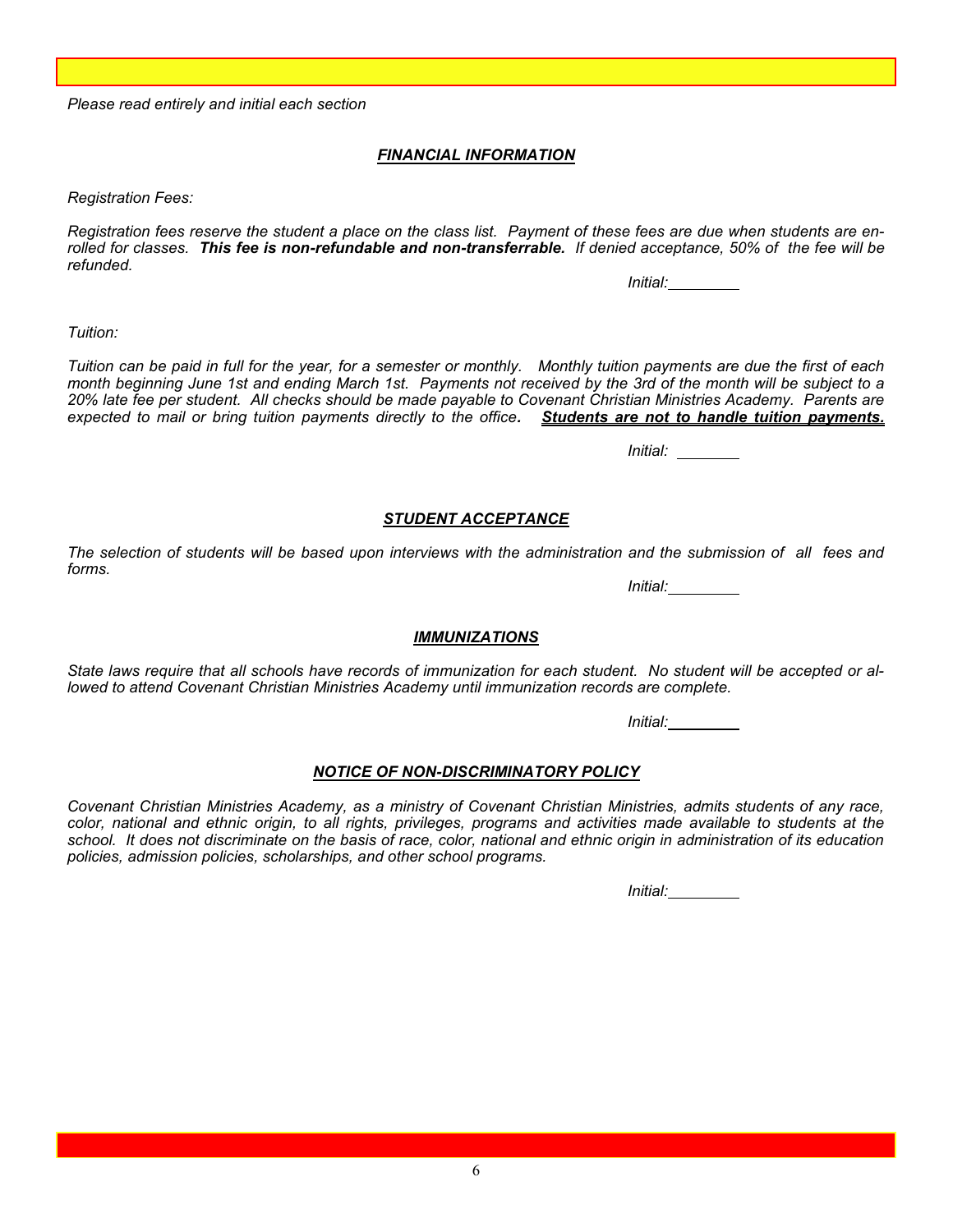## **Covenant Christian Ministries Academy**



*Academic Excellence in a Christ-Centered Environment* 

#### *ADMINISTRATOR-COUNSELOR RECOMMENDATION*

#### To Applicant:

Please complete this section and deliver this form to your principal or guidance counselor along with the Transcript Request Form and Teacher Recommendation Forms. The person making the recommendation will forward those completed forms directly to the academy. Recommendations become the confidential property of Covenant Christian Ministries Academy and are not subject to applicant or parental review.

|                            | Current grade level        |                                                                                                                                                                                                                                              |  |
|----------------------------|----------------------------|----------------------------------------------------------------------------------------------------------------------------------------------------------------------------------------------------------------------------------------------|--|
| Date _____________________ |                            |                                                                                                                                                                                                                                              |  |
|                            |                            |                                                                                                                                                                                                                                              |  |
|                            |                            | State Zip Zip                                                                                                                                                                                                                                |  |
|                            | Fax ______________________ | County _______________________                                                                                                                                                                                                               |  |
|                            |                            | Date<br><u> 1980 - Jan Stein Harry Harry Harry Harry Harry Harry Harry Harry Harry Harry Harry Harry Harry Harry Harry Harry Harry Harry Harry Harry Harry Harry Harry Harry Harry Harry Harry Harry Harry Harry Harry Harry Harry Harry</u> |  |

#### To be filled out by Administrator

|                              | Exceptional | Above Average | Average | <b>Below Average</b> | Poor |
|------------------------------|-------------|---------------|---------|----------------------|------|
| Academic performance         | 5           | 4             | 3       | 2                    |      |
| Academic ability             | 5           | 4             | 3       | 2                    |      |
| Conduct                      | 5           | 4             | 3       | 2                    |      |
| Extra-curricular performance | 5           | 4             | 3       | 2                    |      |
| Integrity                    | 5           | 4             | 3       | 2                    |      |
| Leadership potential         | 5           | 4             | 3       | 2                    |      |
| Motivation                   | 5           | 4             | 3       | 2                    |      |
| Respect for authority        | 5           | 4             | 3       | 2                    |      |
| Self-confidence              | 5           | 4             | 3       |                      |      |
| Self-discipline              | 5           | 4             | 3       | 2                    |      |

 $\_$  , and the state of the state of the state of the state of the state of the state of the state of the state of the state of the state of the state of the state of the state of the state of the state of the state of the P.O. Box 4065 \* Marietta, GA 30061 \* 770-919-0022 \* Fax 770-919-2098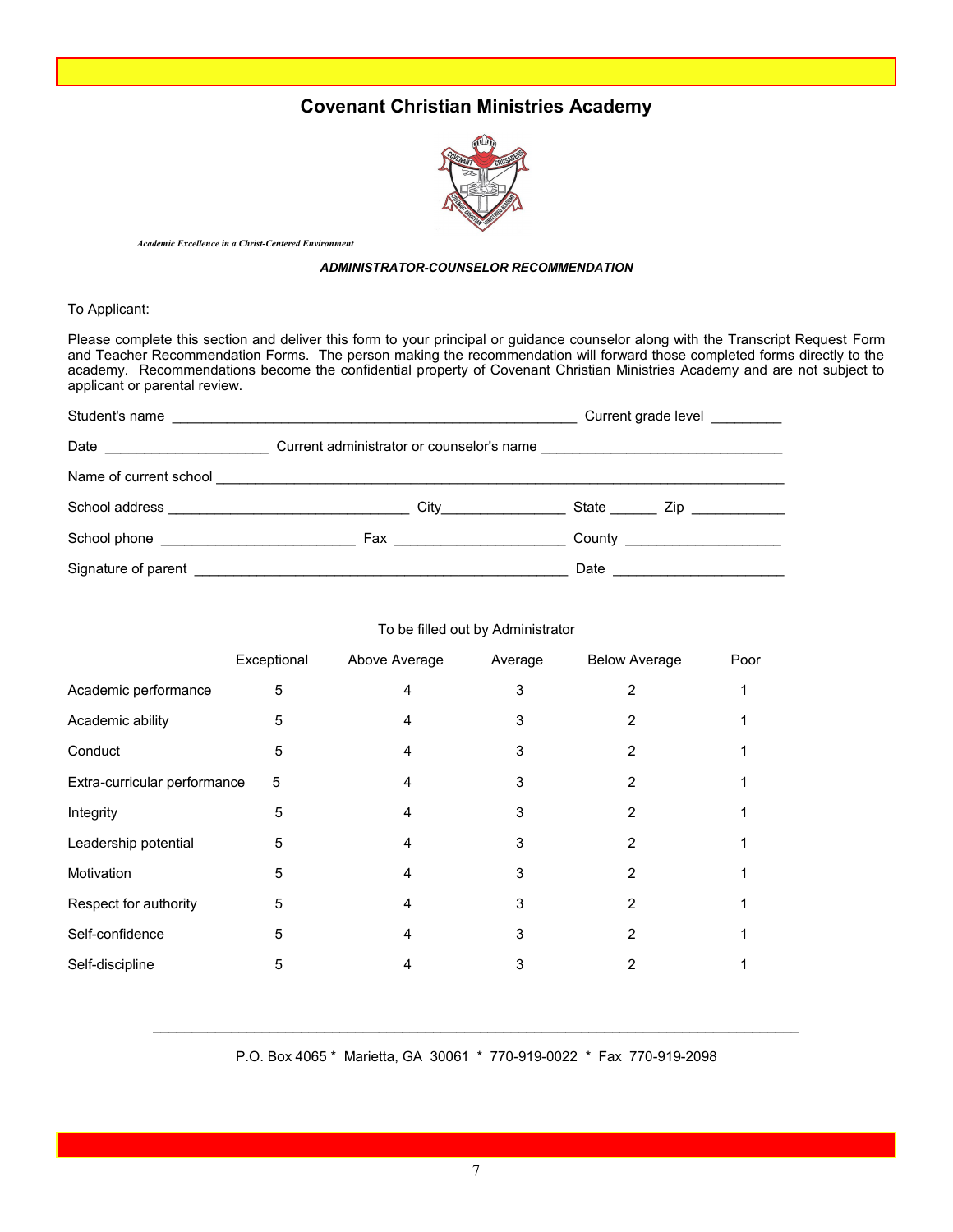| Is there any evidence of a learning disability or have specific modifications been made to enable the student to meet academic re- |
|------------------------------------------------------------------------------------------------------------------------------------|
|                                                                                                                                    |
|                                                                                                                                    |
|                                                                                                                                    |
|                                                                                                                                    |
|                                                                                                                                    |
|                                                                                                                                    |
| If the above question was answered "Yes", do you feel that the student would be successful in a regular classroom setting at this  |
|                                                                                                                                    |
| Additional comments:                                                                                                               |
|                                                                                                                                    |
|                                                                                                                                    |
|                                                                                                                                    |
| Thank you for your assistance in evaluating this student.                                                                          |
|                                                                                                                                    |
|                                                                                                                                    |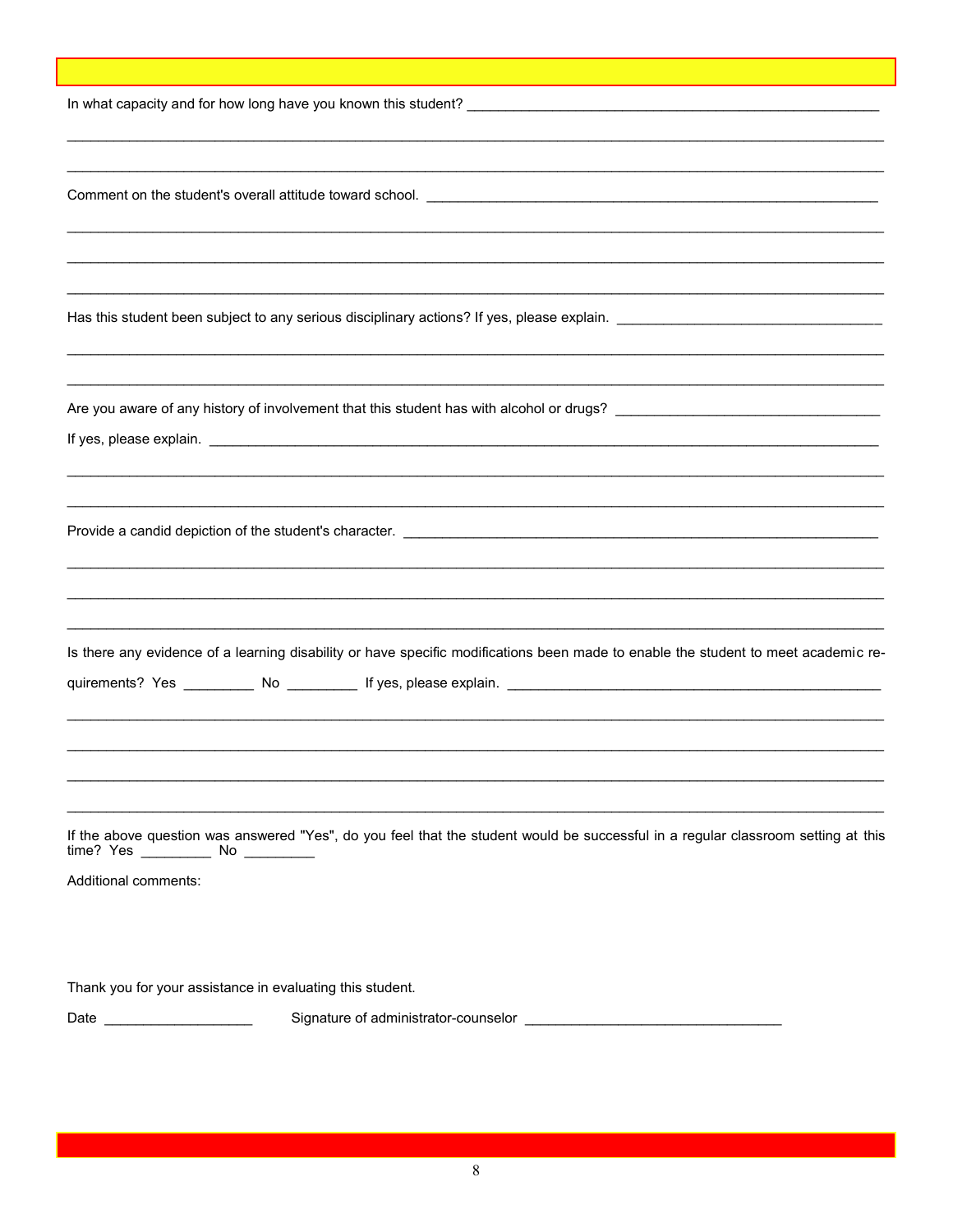## **Covenant Christian Ministries Academy**



*Academic Excellence in a Christ-Centered Environment* 

#### *ENGLISH TEACHER RECOMMENDATION*

To Applicant:

Please complete this section and deliver this form to your English teacher. The person making the recommendation will forward this completed form to the administrator or guidance counselor who will mail it directly to the academy. Recommendations become the confidential property of Covenant Christian Ministries Academy and are not subject to applicant or parental review.

|               | Date _____________________________Current administrator or counselor's name ___________________________________ |                                     |              |  |
|---------------|-----------------------------------------------------------------------------------------------------------------|-------------------------------------|--------------|--|
|               |                                                                                                                 |                                     |              |  |
|               |                                                                                                                 |                                     |              |  |
|               |                                                                                                                 |                                     |              |  |
|               |                                                                                                                 |                                     |              |  |
|               |                                                                                                                 | To be filled out by English teacher |              |  |
|               |                                                                                                                 |                                     |              |  |
|               |                                                                                                                 |                                     |              |  |
|               |                                                                                                                 |                                     |              |  |
|               | Does the student possess proficient comprehension and usage of basic grammar concepts? If not, please explain.  |                                     |              |  |
|               |                                                                                                                 |                                     |              |  |
|               | To what extent does this applicant contribute to class discussions?                                             |                                     |              |  |
| Eagerly _____ | Occasionally _____                                                                                              | Seldom ______                       | Never $\_\_$ |  |
|               | P.O. Box 4065 * Marietta, GA 30061 * 770-919-0022 * Fax 770-919-2098                                            |                                     |              |  |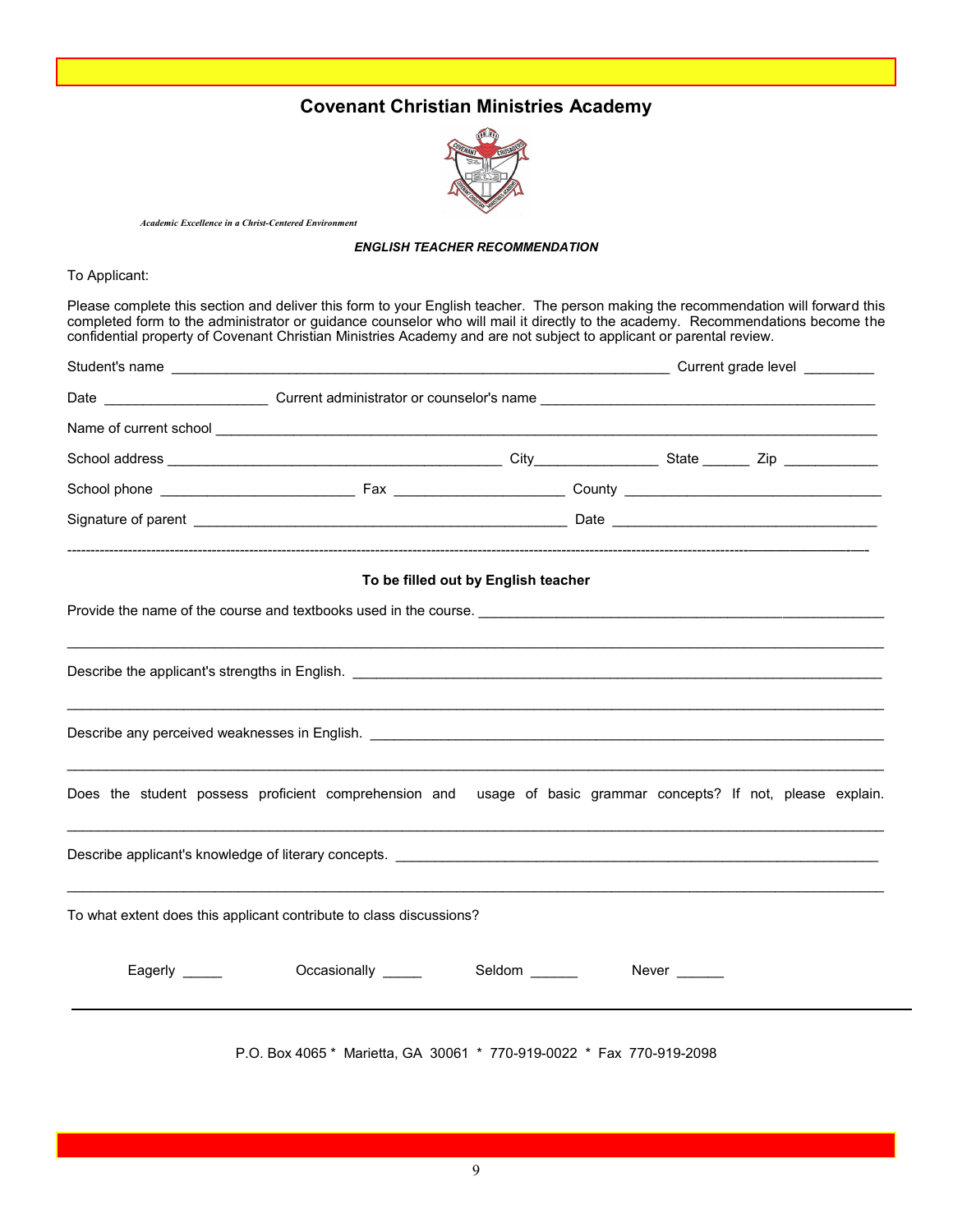| Recommendation as a student                  | Exceptional | Good | Average | Poor |  |
|----------------------------------------------|-------------|------|---------|------|--|
| 1. Academic achievement                      | 4           | 3    | 2       |      |  |
| 2. Academic potential                        | 4           | 3    | 2       |      |  |
| 3. Attitude toward teachers                  | 4           | 3    | 2       |      |  |
| 4. Written expression                        | 4           | 3    | 2       |      |  |
| 5. Integrity                                 | 4           | 3    | 2       |      |  |
| 6. Reaction to criticism                     | 4           | 3    | 2       |      |  |
| 7. Responsibility and promptness             | 4           | 3    | 2       |      |  |
| 8. Oral expression                           | 4           | 3    | 2       |      |  |
| 9. Reading skill (fluency and comprehension) | 4           | 3    | 2       |      |  |
| 10. Work ethic                               |             | 3    |         |      |  |

| Recommendations as a person                                 | Exceptional | Good | Average           | Poor |
|-------------------------------------------------------------|-------------|------|-------------------|------|
| 1. Dependability                                            | 4           | 3    | 2                 |      |
| 2. Emotional stability                                      | 4           | 3    |                   |      |
| 3. Honesty and trustworthiness                              | 4           | з    | 2                 |      |
| 4. Initiative                                               | 4           | 3    | 2                 |      |
| 5. Leadership potential                                     | 4           | 3    | 2                 |      |
| 6. Maturity                                                 | 4           | 3    | 2                 |      |
| 7. Peer compatibility                                       | 4           | 3    | 2                 |      |
| 8. Personal appearance                                      | 4           | 3    | 2                 |      |
| 9. Spirit of cooperation                                    | 4           | 3    | 2                 |      |
| 10. Warmth of personality                                   | 4           | 3    | 2                 |      |
| Would you recommend this student for honor's or AP English? |             |      | If so, which one? |      |

Additional comments:

Thank you for your assistance in evaluating this student.

Date \_\_\_\_\_\_\_\_\_\_\_\_\_\_\_\_\_\_\_ Signature \_\_\_\_\_\_\_\_\_\_\_\_\_\_\_\_\_\_\_\_\_\_\_\_\_\_\_\_\_\_\_\_\_\_\_\_\_\_\_\_\_\_\_\_\_\_\_\_\_\_\_\_\_\_\_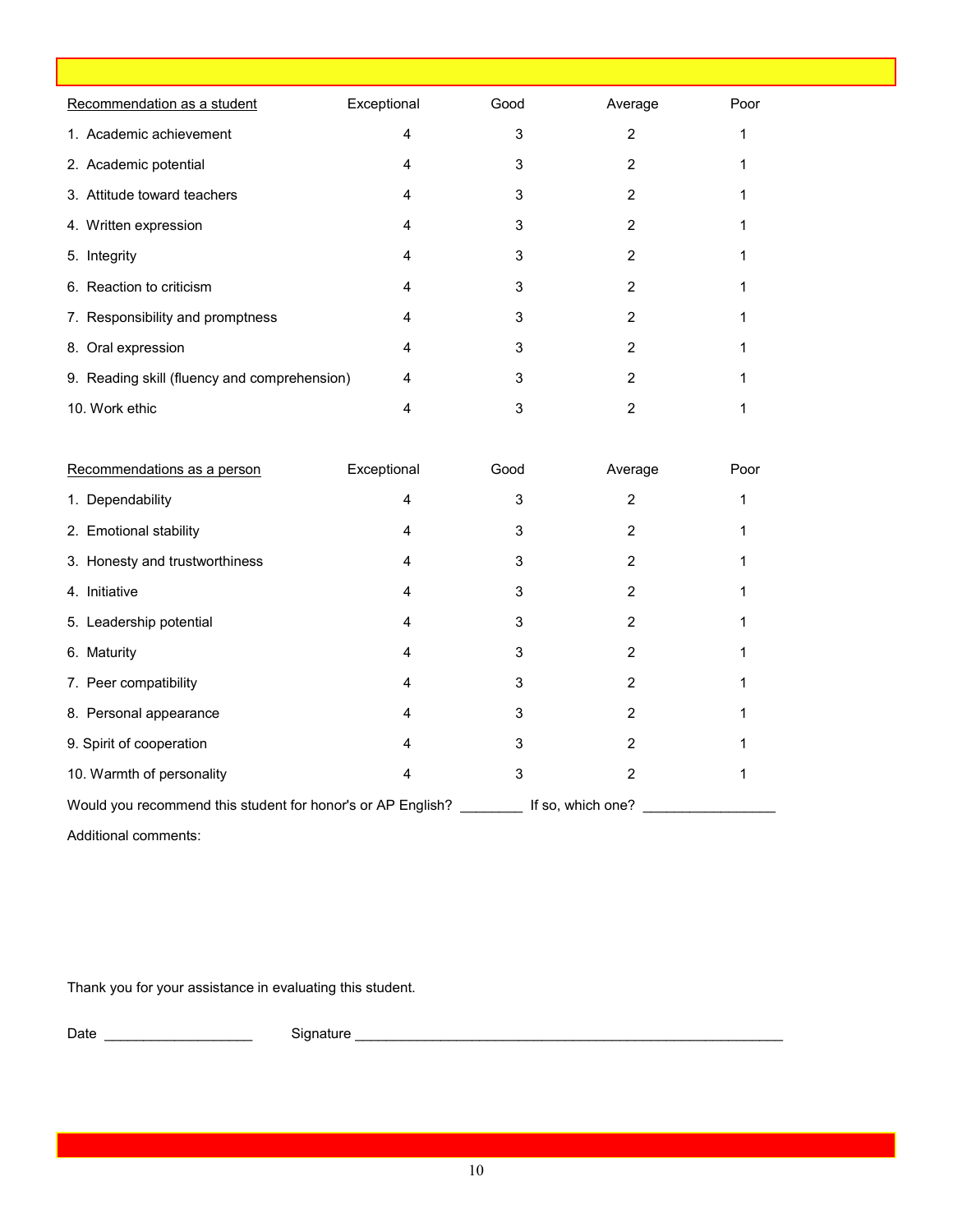## **Covenant Christian Ministries Academy**



*Academic Excellence in a Christ-Centered Environment* 

#### *MATH TEACHER RECOMMENDATION*

To Applicant:

Please complete this section and deliver this form to your math teacher. The person making the recommendation will forward this completed form to the administrator or guidance counselor who will mail it directly to the academy. Recommendations become the confidential property of Covenant Christian Ministries Academy and are not subject to applicant or parental review.

|                                                                                                                | To be filled out by math teacher |              |  |
|----------------------------------------------------------------------------------------------------------------|----------------------------------|--------------|--|
|                                                                                                                |                                  |              |  |
|                                                                                                                |                                  |              |  |
|                                                                                                                |                                  |              |  |
| Does the student possess proficient problem solving skills? If not, please explain. __________________________ |                                  |              |  |
|                                                                                                                |                                  |              |  |
| To what extent does this applicant contribute to class discussions?                                            |                                  |              |  |
| Eagerly _______ Occasionally _____ Seldom _____                                                                |                                  | Never $\_\_$ |  |
|                                                                                                                |                                  |              |  |
| P.O. Box 4065 * Marietta, GA 30061 * 770-919-0022 * Fax 770-919-2098                                           |                                  |              |  |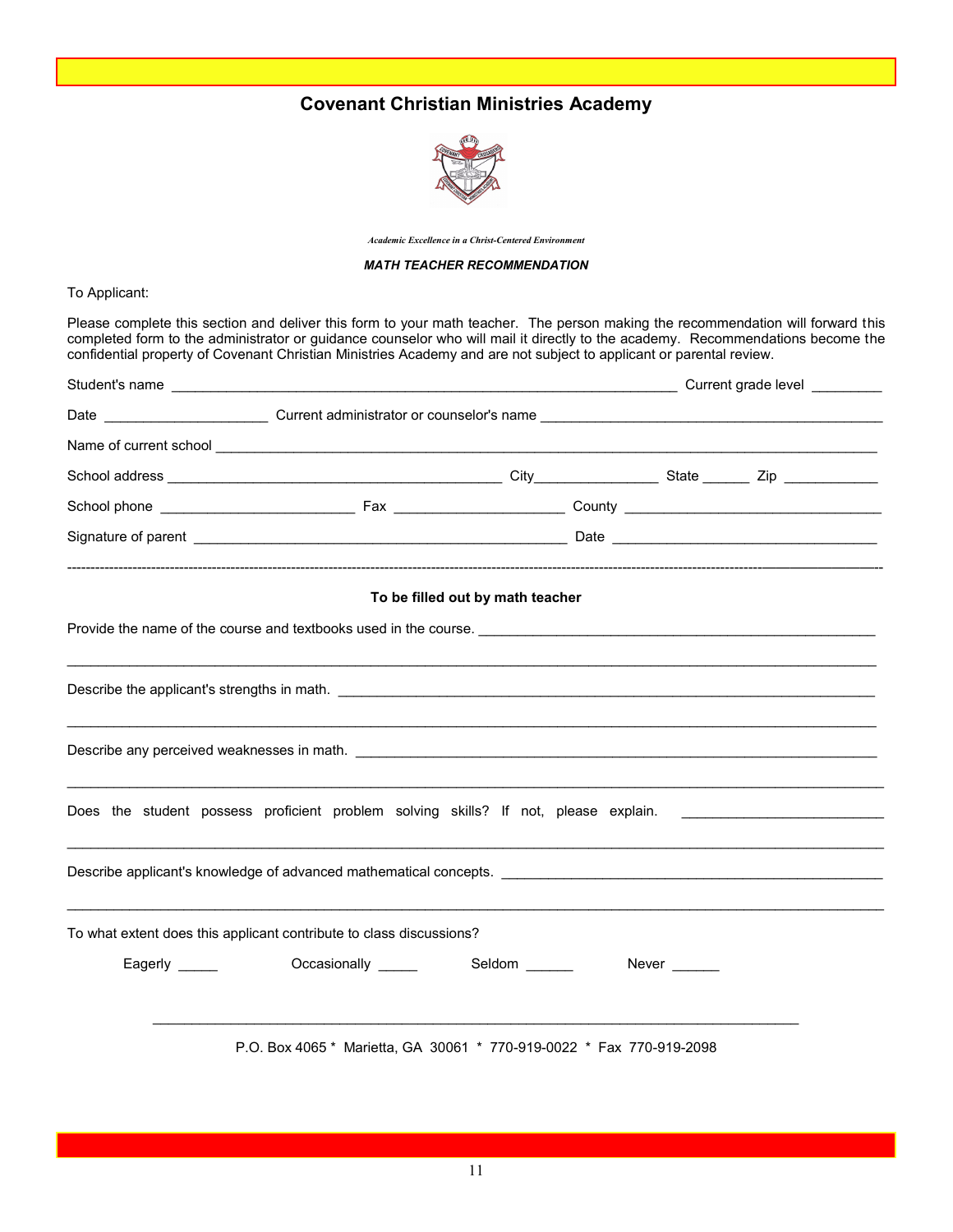| Recommendation as a student                  | Exceptional | Good | Average | Poor |  |
|----------------------------------------------|-------------|------|---------|------|--|
| 1. Academic achievement                      | 4           | 3    | 2       |      |  |
| 2. Academic potential                        | 4           | 3    | 2       |      |  |
| 3. Attitude toward teachers                  | 4           | 3    | 2       |      |  |
| 4. Written expression                        | 4           | 3    | 2       |      |  |
| 5. Integrity                                 | 4           | 3    | 2       |      |  |
| 6. Reaction to criticism                     | 4           | 3    | 2       |      |  |
| 7. Responsibility and promptness             | 4           | 3    | 2       |      |  |
| 8. Oral expression                           | 4           | 3    | 2       |      |  |
| 9. Reading skill (fluency and comprehension) | 4           | 3    | 2       |      |  |
| 10. Work ethic                               | 4           | 3    | 2       |      |  |
| 11. Mathematics skill                        |             | 3    |         |      |  |

| Recommendations as a person    | Exceptional | Good | Average | Poor |
|--------------------------------|-------------|------|---------|------|
| 1. Dependability               | 4           | 3    | 2       |      |
| 2. Emotional stability         | 4           | 3    | 2       |      |
| 3. Honesty and trustworthiness | 4           | 3    | 2       |      |
| 4. Initiative                  | 4           | 3    | 2       |      |
| 5. Leadership potential        | 4           | 3    | 2       |      |
| 6. Maturity                    | 4           | 3    | 2       |      |
| 7. Peer compatibility          | 4           | 3    | 2       |      |
| 8. Personal appearance         | 4           | 3    | 2       |      |
| 9. Spirit of cooperation       | 4           | 3    | 2       |      |
| 10. Warmth of personality      | 4           | 3    | 2       |      |

#### Recommendation for level of math:

| Algebra I                |
|--------------------------|
| Geometry                 |
| Algebra II               |
| Algebra III/Trigonometry |
| Pre-calculus             |
|                          |
| Calculus                 |
| Other                    |

Thank you for your assistance in evaluating this student.

Date \_\_\_\_\_\_\_\_\_\_\_\_\_\_\_\_\_\_\_ Signature \_\_\_\_\_\_\_\_\_\_\_\_\_\_\_\_\_\_\_\_\_\_\_\_\_\_\_\_\_\_\_\_\_\_\_\_\_\_\_\_\_\_\_\_\_\_\_\_\_\_\_\_\_\_\_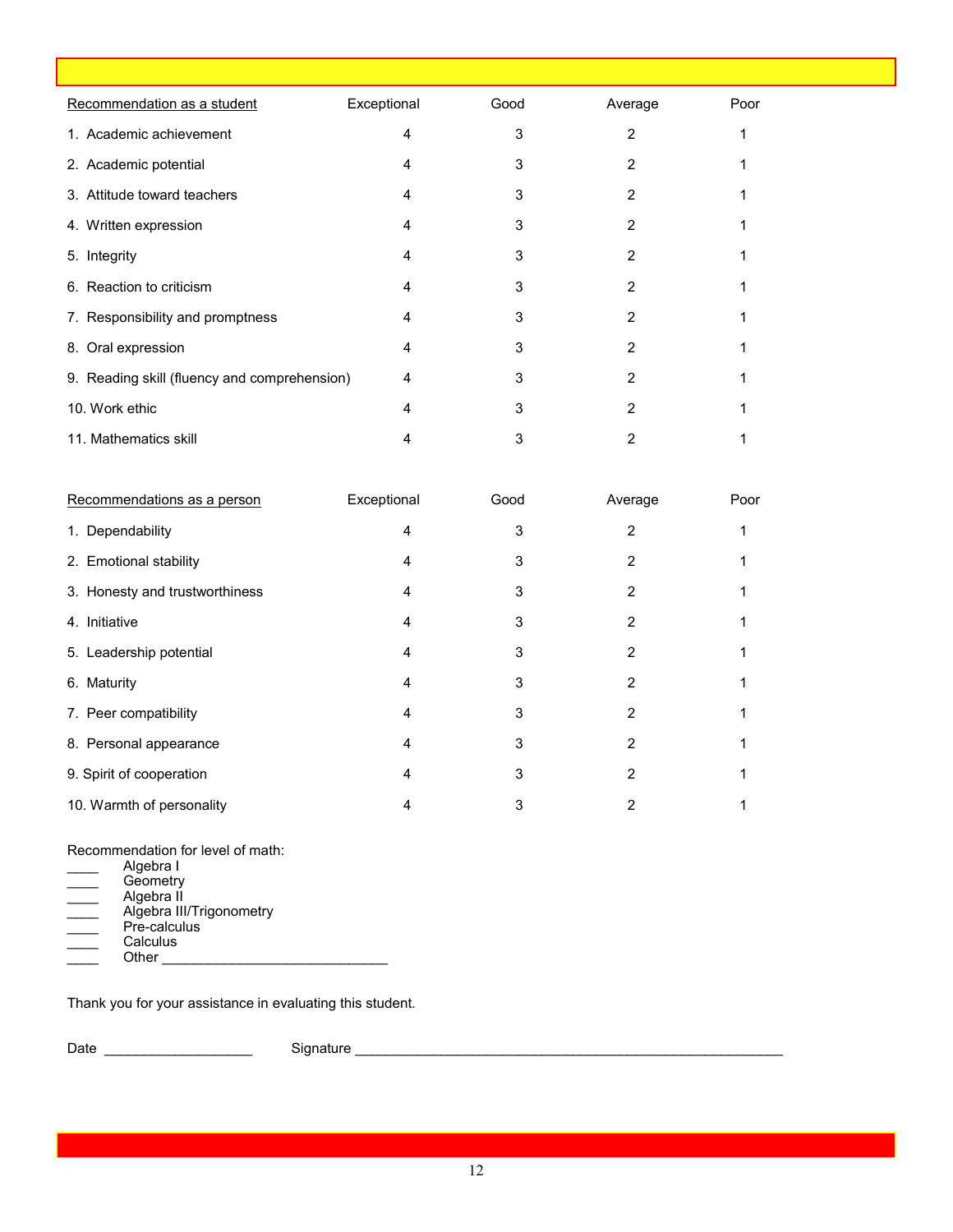## **Children's Physical Form**

|                | Name of Parent/Guardian                                                                                                                                                                                                       |             |             |             |                      |             |  |
|----------------|-------------------------------------------------------------------------------------------------------------------------------------------------------------------------------------------------------------------------------|-------------|-------------|-------------|----------------------|-------------|--|
|                | Address of Parent/Guardian League and Address of Parent/Guardian League                                                                                                                                                       |             | (Street)    |             |                      |             |  |
|                |                                                                                                                                                                                                                               |             |             |             |                      |             |  |
| (City)         |                                                                                                                                                                                                                               | (State)     |             | (Zip)       |                      |             |  |
| A.             | <b>MEDICAL HISTORY</b> (May be completed by parent)                                                                                                                                                                           |             |             |             |                      |             |  |
| 1.             |                                                                                                                                                                                                                               |             |             |             |                      |             |  |
| 2.             |                                                                                                                                                                                                                               |             |             |             |                      |             |  |
| 3.             |                                                                                                                                                                                                                               |             |             |             |                      |             |  |
| 4.             |                                                                                                                                                                                                                               |             |             |             |                      |             |  |
| 5.             |                                                                                                                                                                                                                               |             |             |             |                      |             |  |
| 6.             | Is child under care of a doctor: Yes Mo Many history of mental retardation: Yes Mo Many history of mental retardation: Yes Mo Many Mo Many Mo Many Mo Many Mo Many Mo Many Mo Many Mo Many Mo Many Mo Many Mo Many Mo Many Mo |             |             |             |                      |             |  |
| 7.             |                                                                                                                                                                                                                               |             |             |             |                      |             |  |
| 8.             |                                                                                                                                                                                                                               |             |             |             |                      |             |  |
| 9.             |                                                                                                                                                                                                                               |             |             |             |                      |             |  |
| 10.            | Any history of heart trouble: Yes No                                                                                                                                                                                          |             |             |             |                      |             |  |
|                |                                                                                                                                                                                                                               |             |             |             | (Parent's Signature) |             |  |
|                |                                                                                                                                                                                                                               |             |             |             |                      |             |  |
|                | authorized agent who is currently approved by the Georgia Board of Medical Examiners.                                                                                                                                         |             |             |             |                      |             |  |
|                |                                                                                                                                                                                                                               |             |             |             |                      |             |  |
|                |                                                                                                                                                                                                                               |             |             |             |                      |             |  |
|                |                                                                                                                                                                                                                               |             |             |             |                      |             |  |
|                |                                                                                                                                                                                                                               |             |             |             |                      |             |  |
|                | Ext.<br>Neurological System<br>Teeth Skin Skin Head Eyes Ears Ears<br>Results of Tuberculin Test, if given: (Type) (Result                                                                                                    |             |             | (Results)   |                      |             |  |
|                | Should activities be limited?                                                                                                                                                                                                 |             |             |             |                      |             |  |
|                | Recommendations:                                                                                                                                                                                                              |             |             |             |                      |             |  |
|                |                                                                                                                                                                                                                               |             |             |             |                      |             |  |
|                | (Signature of physician or authorized agent who is<br>currently approved by the Georgia Board of Medical                                                                                                                      |             |             |             | Date of Examination  |             |  |
| Examiners)     |                                                                                                                                                                                                                               |             |             |             |                      |             |  |
|                |                                                                                                                                                                                                                               |             |             |             |                      |             |  |
| Office Address |                                                                                                                                                                                                                               |             |             |             | Telephone Number     |             |  |
|                |                                                                                                                                                                                                                               |             |             |             |                      |             |  |
| C.             | <b>IMMUNIZATION HISTORY</b> : The day care operation must enter the date each immunization was received. G.S. 130-<br>$\overline{90}$ (B) requires all educational facilities to have this information on file.               |             |             |             |                      |             |  |
|                | <b>VACCINE</b>                                                                                                                                                                                                                | <b>DATE</b> | <b>DATE</b> | <b>DATE</b> | <b>DATE</b>          | <b>DATE</b> |  |
|                | *DPT                                                                                                                                                                                                                          |             |             |             |                      |             |  |
|                | <b>Tdor Tetanus</b>                                                                                                                                                                                                           |             |             |             |                      |             |  |
|                | *Polio, oral                                                                                                                                                                                                                  |             |             |             |                      |             |  |
|                | *Rubeola (measles) 1                                                                                                                                                                                                          |             |             |             |                      |             |  |
|                | Mumps                                                                                                                                                                                                                         |             |             |             |                      |             |  |
|                | *Rubella (German Measles)                                                                                                                                                                                                     |             |             |             |                      |             |  |
|                | <b>MMR</b>                                                                                                                                                                                                                    |             |             |             |                      |             |  |

Required by State law. I.G.S. 130-87 (b) requires measles vaccine to be given on or after the first birthday.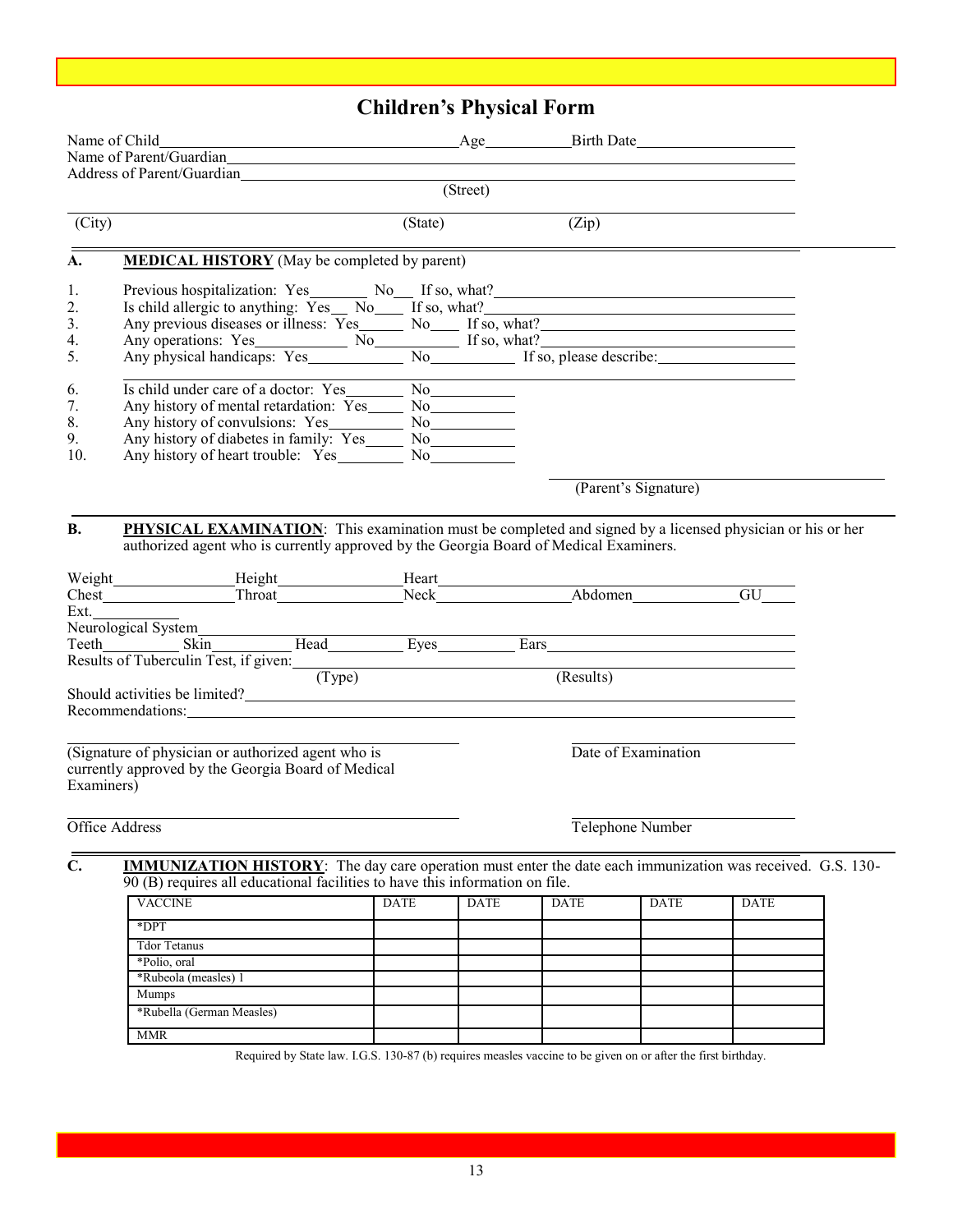

## **Covenant Christian Ministries Academy Pastor Recommendation**

*Covenant Christian Ministries Academy* was originally established with the congregation of **Covenant Christian Ministries** in mind. Our goal is to assist Christian parents in the guidance of their children towards a productive life in society; to be an extension of a Christian home; to provide a quality academic program that will equip the students for higher learning. Our doors have been open, not only to the members of **Covenant Christian Ministries**, but to other parents as well. As our population of registrants broadens, we are requesting that each registrant secure a reference from their pastor to vouch for their Christian character and integrity. According to Amos 3:3, two cannot walk together, except they agree. Too many people profess one thing for admittance, but demonstrate otherwise once enrolled.

| To be completed by applicant:<br>Member Name: Name: Name and New York Street Assembly Management and New York Street Assembly                                                                                                            |                                                                                                               |                                 |                                                                                                                                                                                                                               |  |  |
|------------------------------------------------------------------------------------------------------------------------------------------------------------------------------------------------------------------------------------------|---------------------------------------------------------------------------------------------------------------|---------------------------------|-------------------------------------------------------------------------------------------------------------------------------------------------------------------------------------------------------------------------------|--|--|
| Name of Church: Name of Church:                                                                                                                                                                                                          |                                                                                                               |                                 |                                                                                                                                                                                                                               |  |  |
|                                                                                                                                                                                                                                          |                                                                                                               |                                 | Church #: the contract of the contract of the contract of the contract of the contract of the contract of the contract of the contract of the contract of the contract of the contract of the contract of the contract of the |  |  |
| To be completed by pastor:                                                                                                                                                                                                               |                                                                                                               |                                 |                                                                                                                                                                                                                               |  |  |
| Pastor, we are asking that you take a moment to complete this form which will aid us in our decision making<br>process for prospective students. Your signature and comments are welcomed. Thank you in advance for<br>your cooperation. |                                                                                                               |                                 |                                                                                                                                                                                                                               |  |  |
| 1. Are both parents members of your congregation?<br>Number of years under your leadership:                                                                                                                                              |                                                                                                               |                                 |                                                                                                                                                                                                                               |  |  |
| 2. Are they members in good standing, known by you? Yes No                                                                                                                                                                               |                                                                                                               |                                 |                                                                                                                                                                                                                               |  |  |
| 3. Are they <i>actively</i> involved in your local ministry? Yes ________ No ____<br>If so, in what capacity?                                                                                                                            | <u> 1989 - Johann Barbara, martxa a</u>                                                                       |                                 |                                                                                                                                                                                                                               |  |  |
| 4. Do they consistently display Christian character in their conduct and communication?                                                                                                                                                  |                                                                                                               | Yes $\rule{1em}{0.15mm}$        | $No$ <sub>_____</sub>                                                                                                                                                                                                         |  |  |
| 5. Are they submitted under the guidelines of the ministry? Yes                                                                                                                                                                          |                                                                                                               |                                 | $No$ <sub>_____</sub>                                                                                                                                                                                                         |  |  |
| 6. Have they been involved with or caused any conflicts within the ministry?                                                                                                                                                             |                                                                                                               | $Yes \_\_\_\_\\$ No $\_\_\_\_\$ |                                                                                                                                                                                                                               |  |  |
| 7. Are they debaters or quarrelers?                                                                                                                                                                                                      |                                                                                                               |                                 | $No \_\_$                                                                                                                                                                                                                     |  |  |
| 8. Are their children involved in youth ministry?                                                                                                                                                                                        |                                                                                                               | <b>Yes</b>                      | $No$ <sub>____</sub>                                                                                                                                                                                                          |  |  |
| Comments:                                                                                                                                                                                                                                |                                                                                                               |                                 |                                                                                                                                                                                                                               |  |  |
|                                                                                                                                                                                                                                          |                                                                                                               |                                 |                                                                                                                                                                                                                               |  |  |
| Note: Please return completed form to:                                                                                                                                                                                                   | Attn: Vanessa Anderson<br><b>Covenant Christian Ministries Academy</b><br>P.O. Box 4065<br>Marietta, GA 30061 |                                 |                                                                                                                                                                                                                               |  |  |
| Pastor's Signature                                                                                                                                                                                                                       | Date                                                                                                          |                                 |                                                                                                                                                                                                                               |  |  |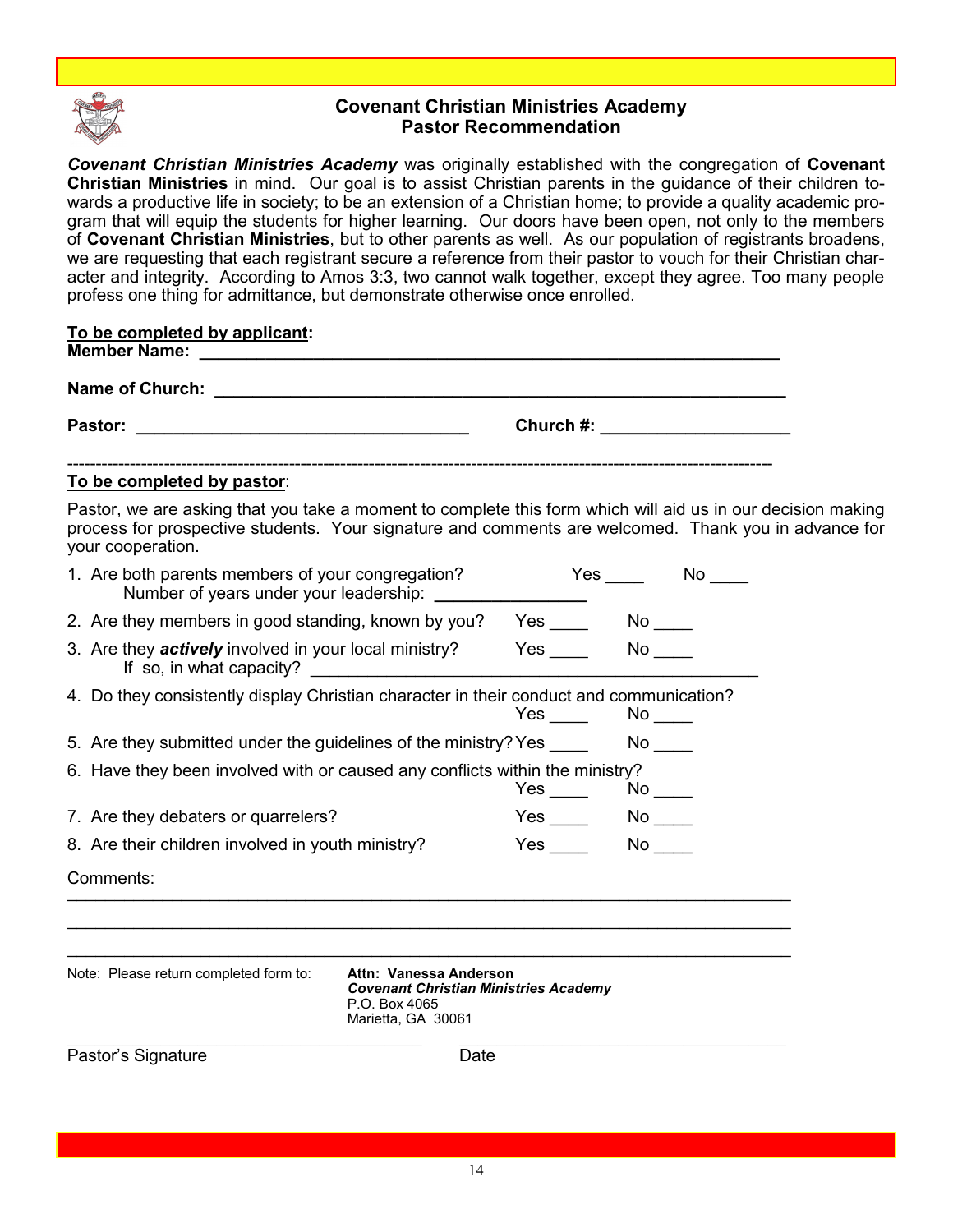## **COVENANT CHRISTIAN MINISTRIES ACADEMY 995 Roswell Street, Suite 305 Marietta, GA 30060 Mailing Address: P.O. Box 4065 Marietta, GA 30061 Phone: (770) 426-4267 Fax: (770) 919-2098**

## **AUTHORIZATION TO OBTAIN CONFIDENTIAL INFORMATION**

| TO:                                 |                                                                                                                                                                                                                                                                                       |                                |                              |                                                                                                                  |
|-------------------------------------|---------------------------------------------------------------------------------------------------------------------------------------------------------------------------------------------------------------------------------------------------------------------------------------|--------------------------------|------------------------------|------------------------------------------------------------------------------------------------------------------|
|                                     | Agency/School Name                                                                                                                                                                                                                                                                    |                                |                              |                                                                                                                  |
|                                     | <b>Address</b>                                                                                                                                                                                                                                                                        |                                |                              |                                                                                                                  |
| $\overline{City}$                   |                                                                                                                                                                                                                                                                                       | <b>State</b>                   | Zip Code                     |                                                                                                                  |
|                                     | You are hereby authorized to release confidential information on the following child:                                                                                                                                                                                                 |                                |                              |                                                                                                                  |
|                                     |                                                                                                                                                                                                                                                                                       |                                |                              |                                                                                                                  |
| Last Name                           | First                                                                                                                                                                                                                                                                                 | M.I.                           | $\frac{1}{\text{Birthdate}}$ | Former School                                                                                                    |
| P.O. Box 4065<br>Marietta, GA 30061 | These records may be forwarded to:<br>School Records Dept.<br><b>Covenant Christian Ministries Academy</b>                                                                                                                                                                            |                                |                              |                                                                                                                  |
|                                     | Records to be released:<br>Academic Records<br>] Special Education Records                                                                                                                                                                                                            | $\overline{1}$ Medical Records | [ ] Standardized Test Scores | [ ] Psychological Assessment<br>Ĩ.<br>] Other:                                                                   |
| Academy.                            |                                                                                                                                                                                                                                                                                       |                                |                              | ] I also agree to the release of any third party information in my child's life to Covenant Christian Ministries |
|                                     | Reason(s) for release:<br>[ ] Educational Planning Purposes [ ] Other: ___________________________________                                                                                                                                                                            |                                |                              |                                                                                                                  |
|                                     | I understand and agree to the above statement.                                                                                                                                                                                                                                        |                                |                              |                                                                                                                  |
|                                     | Signature of Parent/Legal Guardian                                                                                                                                                                                                                                                    |                                |                              | Date                                                                                                             |
|                                     | [ ] We do not have third party information.<br>[ ] We have third party information; should be requested from the original source.                                                                                                                                                     |                                |                              |                                                                                                                  |
|                                     | FOR COVENANT CHRISTIAN MINISTRIES ACADEMY USE ONLY:<br>Parent's Name: Note: 2008 and 2008 and 2008 and 2008 and 2008 and 2008 and 2008 and 2008 and 2008 and 2008 and 2008 and 2008 and 2008 and 2008 and 2008 and 2008 and 2008 and 2008 and 2008 and 2008 and 2008 and 2008 and 200 |                                |                              |                                                                                                                  |
|                                     |                                                                                                                                                                                                                                                                                       |                                |                              |                                                                                                                  |
| City:                               |                                                                                                                                                                                                                                                                                       |                                |                              |                                                                                                                  |
| Phone #:                            |                                                                                                                                                                                                                                                                                       |                                |                              |                                                                                                                  |